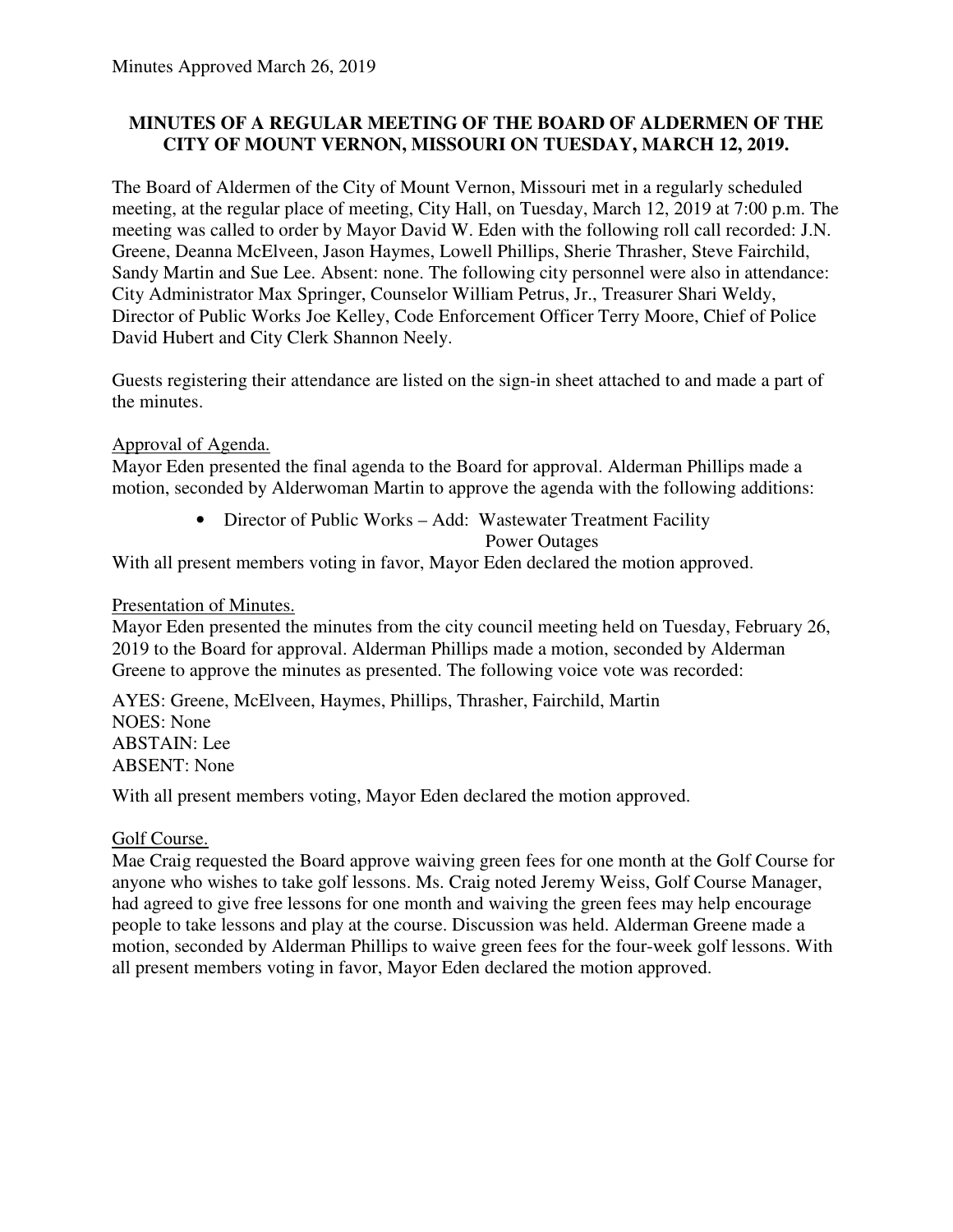### Citizen Participation.

Mayor Eden announced this portion of the meeting is set aside to receive input from those in attendance and requested any discussion. Alderman Greene presented a letter he received from a constituent noting their support of leaving the square as it is with no center parking on the east and west sides. Discussion was held.

## Ordinance.

**Bill No. 2019-05 re**: An ordinance granting waiver of requirement for Lot 1, Block 2, Hash & Crawford Addition, a subdivision within the City of Mount Vernon and allowing the re-plat of Lot 1 was read twice, by title only, with the following roll call recorded:

First Reading: AYES: Greene, McElveen, Haymes, Phillips, Thrasher, Fairchild, Martin, Lee NOES: None ABSTAIN: None ABSENT: None

Second Reading: AYES: Greene, McElveen, Haymes, Phillips, Thrasher, Fairchild, Martin, Lee NOES: None ABSTAIN: None ABSENT: None

Bill No. 2019-05 was declared passed and sent to the Mayor for signature. Bill No. 2019-05 thus became Ordinance Number 1.279.

### Department Reports.

### City Administrator.

Springer held discussion on the following items:

- Sales Tax. Springer presented the Sales Tax report and held discussion.
- Base Construction Pay Request #2. Springer presented Pay Request #2 from Base Construction for \$6,088.38 for work completed thus far. Discussion was held. Mayor Eden noted this request will be voted upon during the Treasurer Report for Bills over \$5,000.00.
- Utilities Interstate/Railroad Drive. Springer reported he has received notification from Missouri Transportation Department (MoDot) of the replacement of the Interstate 44 bridge that crosses Railroad Drive. Springer noted the bridge will be replaced with an arch, allowing MoDot to fill in over the top and cable the median. Springer added this would be the perfect opportunity for the city to prepare for growth on the south side of interstate by installing sleeves in for electric and communication and to run sewer/water pipes underground prior to the removal of the bridge. Springer noted these pipes would be capped for future uses. Discussion was held. Alderwoman Lee made a motion, seconded by Alderman Fairchild to proceed with installation of sleeves for electric/communication and water/sewer pipes with manholes for Railroad Drive bridge. With all present members voting in favor, Mayor Eden declared the motion approved.
- 76 Park Restrooms. Springer requested the Board consider using surplus funds from a cell phone franchise settlement to rebuild the restrooms at the Spirit of 76 Park. Discussion was held. Alderman Fairchild made a motion, seconded by Alderwoman Martin to proceed with rebuilding the Spirit of 76 Park bathrooms by utilizing city labor and surplus money from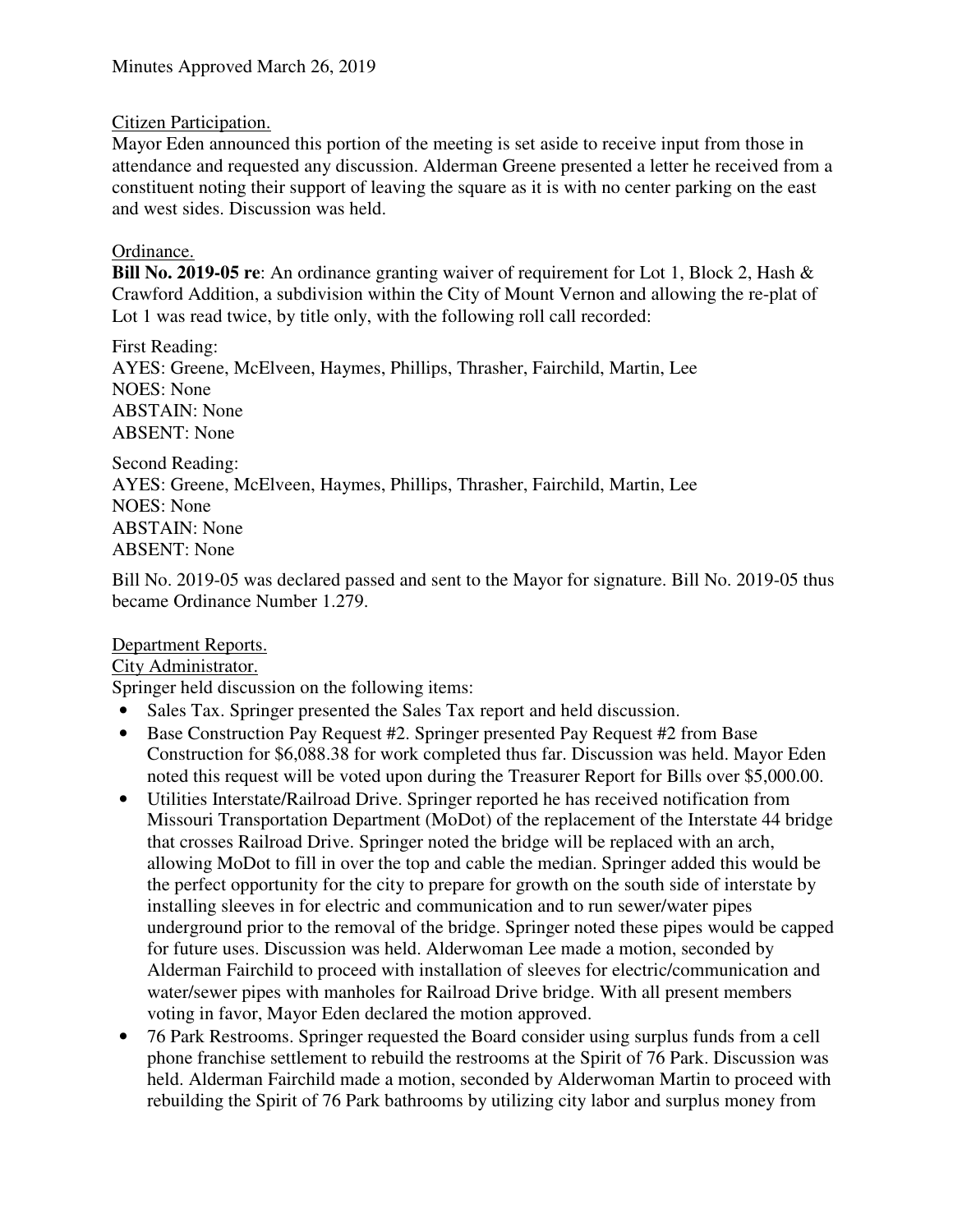cell phone settlement. With all present members voting in favor, Mayor Eden declared the motion approved.

- Sidewalk Project. Springer recommended the Board use Anderson Engineering for the sidewalk improvement project, as selected from the LPA On-Call List in accordance with the Missouri Department of Transportation Engineering Policy Guide, Section 136.4.2.4.3. Discussion was held. Alderwoman Lee made a motion, seconded by Alderwoman McElveen to proceed with utilizing Anderson Engineering as engineering consultant for TAP-9900(756) Mount Vernon Sidewalk Improvements, Phase III project. With all present members voting in favor, Mayor Eden declared the motion approved.
- 600 N. Main. Springer reported damage from storm on Saturday, March 9, 2019 to multiple buildings. Springer noted maintenance crew had already repaired and replaced shingles on the power house and the well house. Springer received a quoted from Abernathy Roofing for repair/replacement of remaining damage on other buildings. Springer presented the following quote received from Abernathy Roofing:

Service Call (which includes first  $(1<sup>st</sup>)$  hour work \$65.00 per hour after that until finished

 Discussion was held. Springer noted Abernathy Roofing would begin repair before next set of storms move in.

## Treasurer.

Weldy held discussion on the following items:

- Bills Paid. Weldy presented the bills paid report and requested any discussion. None brought forth.
- Bills Over \$5,000. Weldy presented the bills over \$5,000.00 to the Board for approval. Alderwoman Lee made a motion, seconded by Alderman Fairchild to approve the bills over \$5,000.00 as presented. With all present members voting in favor, Mayor Eden declared the motion approved.
- Bad Debt. Weldy reported she has sent out notification of bad debt letters out to accounts for a total of \$2,835.27. Discussion was held.

# Public Works.

Kelley held discussion on the following items:

- Chemical Purchase (Parks/Aquatics). Kelley requested approval of chemical purchases for the Aquatics Department. Kelley noted this purchase was budgeted for and will aid in the start-up process of opening the pool Discussion was held. Alderman Phillips made a motion, seconded by Alderwoman Martin to approve purchase of chemicals for \$8,798.66, as requested. With all present members voting in favor, Mayor Eden declared the motion approved.
- Seasonal Employment. Kelley requested the Board approve the following to be hired as seasonal employees for 2019:

Golf Course: Johnnie Lind, John Freitag and Jessie Burton Parks: Larry Boxx Streets: Landon Janes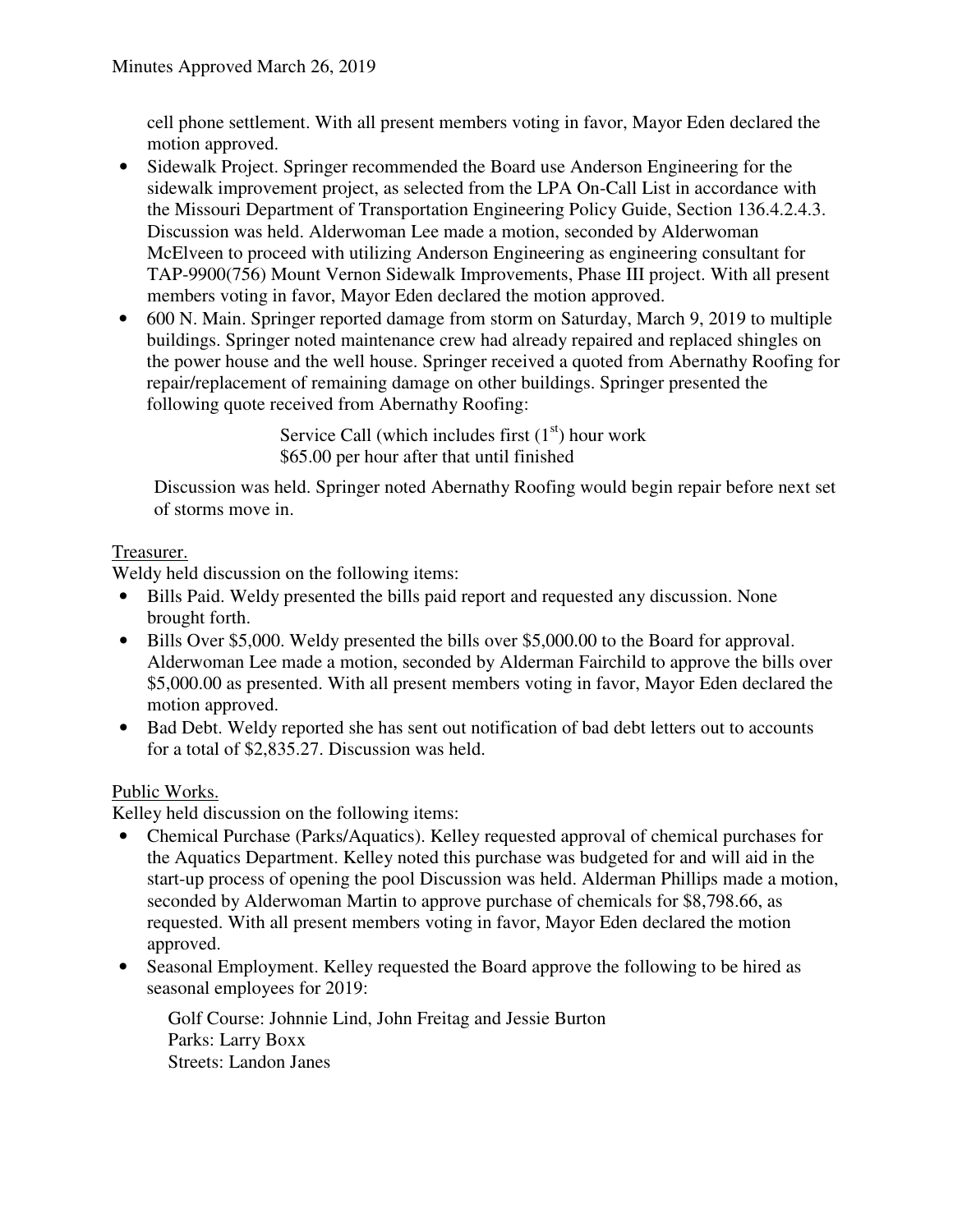Kelley noted all candidates have been employed with the city in the past. Discussion was held. Alderman Greene made a motion, seconded by Alderman Phillips to approve recommendation as seasonal employees. With all present members voting in favor, Mayor Eden declared the motion approved.

- Wastewater Treatment Facility. Kelley reported the magna rotor aerator in the ditch functioned for a brief time until vibrations sheered the metal bracket. Kelley noted G & G Construction has been contacted to repair this and a few other miscellaneous items. Discussion was held.
- Power Outages. Kelley reported on the recent power outages and presented a breakdown of each event:
	- 1. **Lightning** strike located in field behind T.A. Truckstop
	- 2. **Storm/High Winds** large limb broke and fell into lines in alley
	- 3. **Empire District** Lost power from them to our substation
	- 4. **Mediacom** infrastructure broke onto city lines
	- 5. **Cross-arm** City forced to shut down circuit to safely repair pole/cross-arm

Kelley noted of the five outages, one outage was on the city side. Discussion was held.

### Code Enforcement.

- February Statistical Report. Moore presented the February Statistic report and requested any discussion. None brought forth.
- Planning and Zoning Commission Report. Moore reported the Commission approved a request for B3 zoning for commercial business. Discussion was held. Moore reported an ordinance will be presented at a later date for the specific zoning.
- Other Items of Discussion. Mayor Eden requested if a permit has been issued for a remodel on Seneker Street. Moore replied he would look into the request.

### Police.

Hubert held discussion on the following items:

- February Statistic Report. Hubert presented the February Statistical report and requested any discussion. None brought forth.
- Live Scan. Hubert reported he has applied for a fully funded grant (100%) from the Missouri Police Chiefs Association (MOPCA) for a Live Scan Fingerprinting unit. Hubert noted obtaining this unit would put the Police Department in compliance with latest requirements for municipal court required by the state. Discussion was held.

### Old Business.

Mayor Eden requested any old business to be brought to the floor for discussion. None brought forth.

### New Business.

Mayor Eden requested any new business to be brought to the floor for discussion. None brought forth.